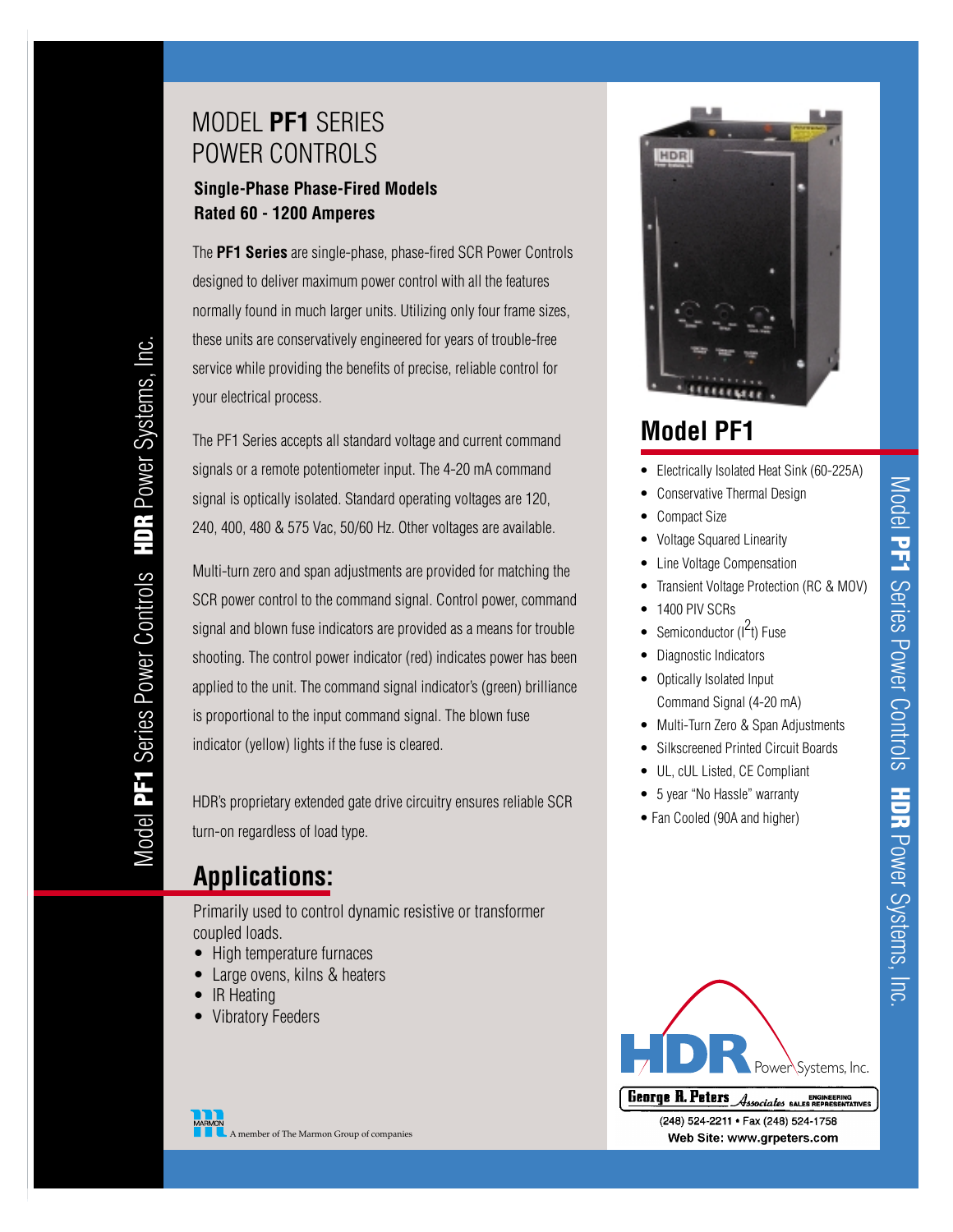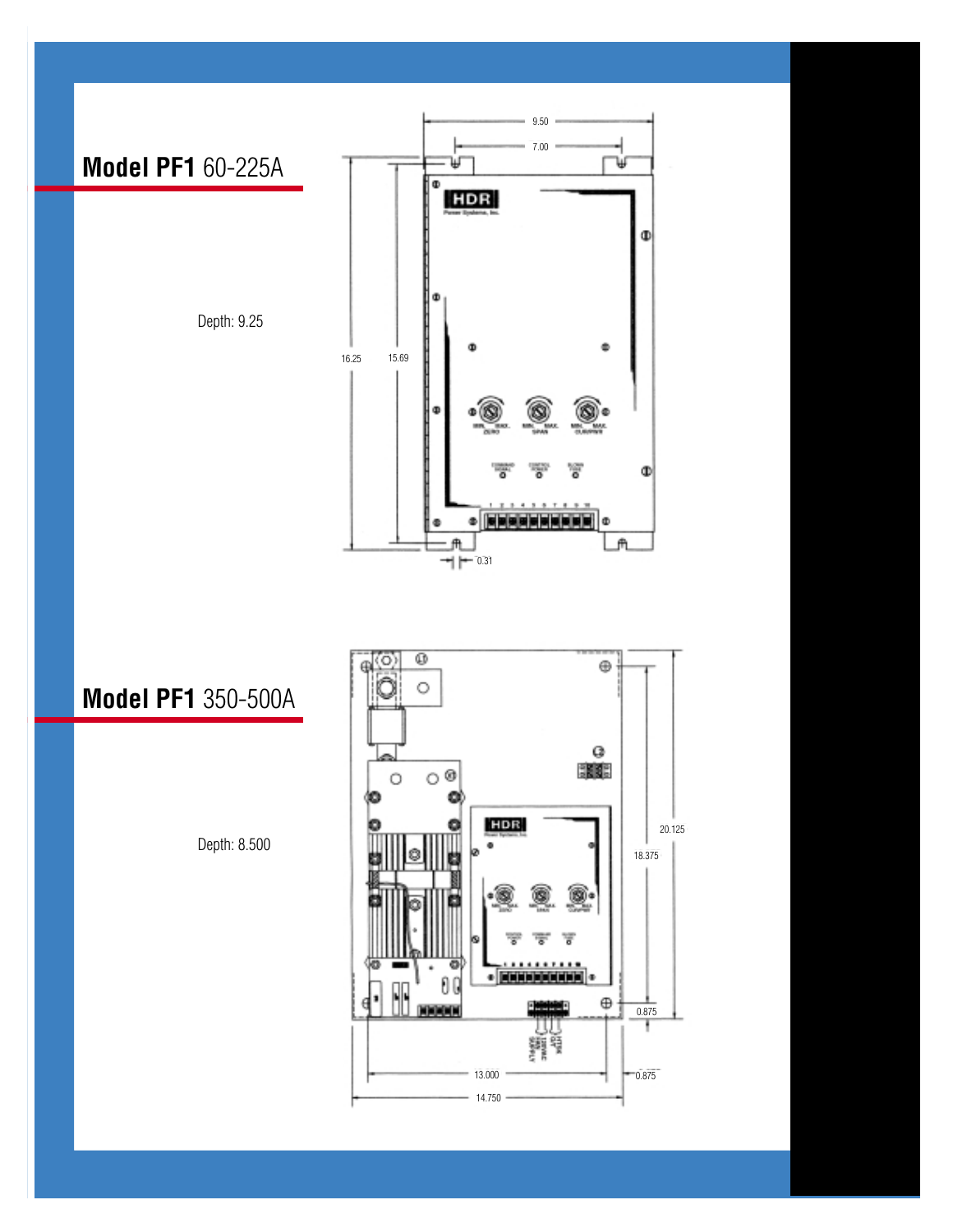

## **Model PF1** 650A

Depth: 11.50

 $\mathbf 0$  $\bullet$ O  $\circ$ ö  $\circ$ ö ô۱۰ 13.000 ø O Ō O Ō o  $\frac{O_{\Phi}}{3000}$ 29.000 HDR. 15.000 78<br>მც u <u>.........</u>  $\Big| 0.500 \frac{1}{2} \Big|$ 卵 15.750  $-0.500$  $16.750$ 

### **Model PF1** 800-1200A

Depth: 12.00